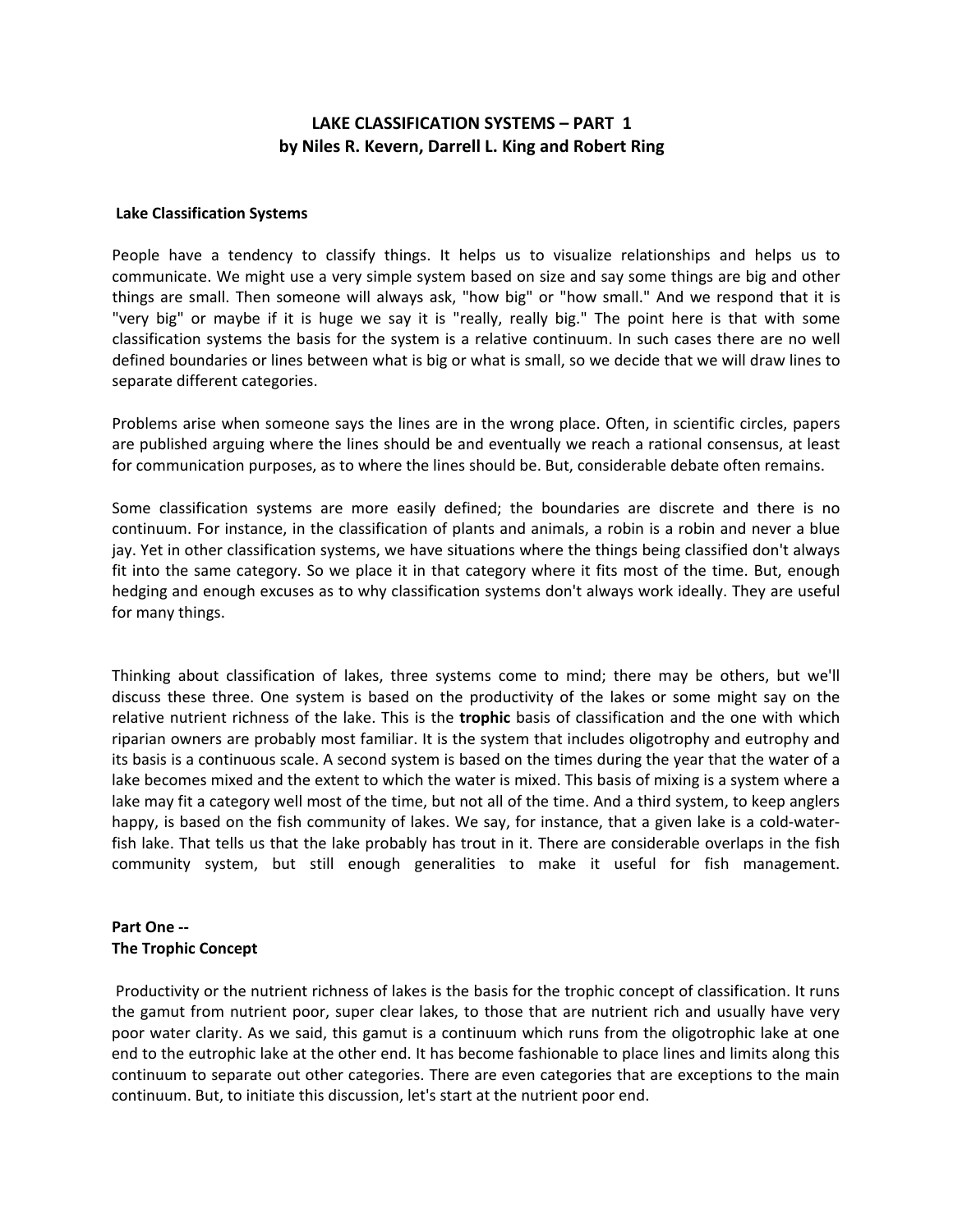**Oligotrophic** lakes contain very low concentrations of those nutrients required for plant growth and thus the overall productivity of these lakes is low. Only a small quantity of organic matter grows in an oligotrophic lake; the phytoplankton, the zooplankton, the attached algae, the macrophytes (aquatic weeds), the bacteria, and the fish are all present as small populations. It's like planting corn in sandy soil, not much growth. There may be many species of plankton and many different types of other organisms, but not very many of each species or type. There may be some big fish but not very many of them. With so little production of organic matter, there is very little accumulation of organic sediment on the bottom of oligotrophic lakes. And thus, with little organic food, we find only small populations of bacteria. Moreover, with only small numbers of plankton and bacteria, we have very little consumption of oxygen, from the deeper waters. One typical measure of an oligotrophic lake is that it has lots of oxygen from surface to bottom. Other measures are good water clarity (a deep Secchi disk reading, averaging about 10 meters or 33 feet), few suspended algae, the phytoplankton, which yield low chlorophyll readings (average about 1.7 mg/m3), and low nutrients, typified by phosphorus (average about 8.0 mg/m3). There are other chemical characteristics, but these are the ones most often mentioned. The bottom of oligotrophic lakes are most often sandy and rocky and usually their watersheds are the same, resulting in few nutrients entering the lake. Oligotrophic lakes have nice clean water, no weed problems and poor fishing. They are often deep with cold water. They are seldom in populated areas ‐‐ too many people and heavy use tends to eventually shift them out of the oligotrophic category. They are seldom in good agricultural areas; rich soils needed for agriculture do not allow nutrient poor drainage water needed for the oligotrophic lake. We find most of our oligotrophic lakes in Michigan in the upper peninsula and in the upper third of our lower peninsula.

**Eutrophic** lakes are the general contrast to the oligotrophic lakes and lie at the other end of the continuum. They are rich in plant nutrients and thus their productivity is high. They produce high numbers of phytoplankton (suspended algae) which often cloud the water so that we have poor Secchi disk readings (average about 2.5 meters or 8.0 feet). These lakes also produce high numbers of zooplankton and minnows and other small fish that feed on the zooplankton. These small fish in turn provide food for the growth of larger fish. All in all, there is a high production of organic matter, like corn planted in rich soil. Much of this organic matter drifts to the bottom and forms a considerable depth of organic sediment. This sediment in turn provides the food for high numbers of bacteria. The descending plankton and the bacteria, through their respiration, can use up much or all of the oxygen from the lower depths of these lakes. Thus, one characteristic of eutrophic lakes is the summertime depletion of oxygen from the lower waters (below the thermocline – usually below about 5.5 meters or 18 feet during the summer months). Because of all of the phytoplankton produced, the eutrophic lake often has chlorophyll concentrations averaging about 14 mg/m3 or higher. The phosphorus concentration averages something over 80 mg/m3. Eutrophic lakes are often relatively shallow and often have weed beds. The weed beds are common because of the availability of nutrients and light to the shallow portions of these lakes, but also because the accumulated organic sediments provide the "soil" for their roots. Fishing is often quite good in eutrophic lakes; the high productivity of plankton and benthic (bottom) organisms in the shallows provide for relatively high numbers of fish with relatively good growth rates. Most of Michigan's eutrophic lakes are in the lower two-thirds of the Lower Peninsula.

So the oligotrophic and eutrophic lakes are contrast ends of the eutrophic continuum. But human nature has stepped in, and we find that often we say a lake is really a little beyond oligotrophic or it isn't quite eutrophic. In other words we rationalize (recognize or create) a transition stage between the oligotrophic and the eutrophic classes. After all, as the oligotrophic lake ages, it gradually accumulates nutrients and sediments, and moves toward and eventually into the eutrophic stage. This natural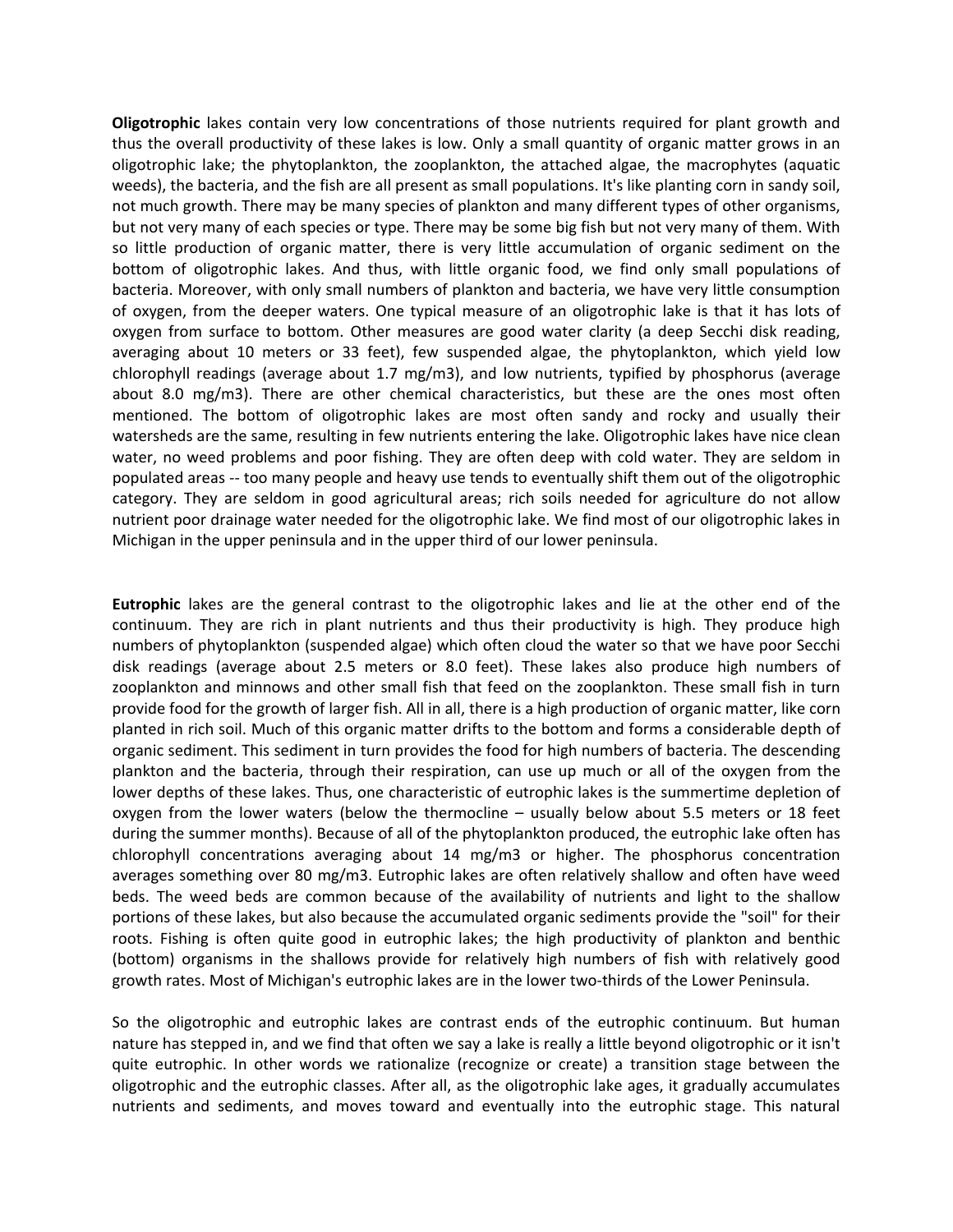eutrophication process commonly takes thousands of years and involves both the physical filling of the lake and chemical enrichment of the lake water. Cultural eutrophication, which can occur in a human generation or two, involves chemical enrichment of the lake water by human activity in the lake drainage basin. The transition stage between the oligotrophic and eutrophic conditions has been called a mesotrophic lake.

As you probably suspect, the mesotrophic lake is intermediate in most characteristics between the oligotrophic and eutrophic stages. Production of the plankton is intermediate so we have some organic sediment accumulating and some loss of oxygen in the lower waters. The oxygen may not be entirely depleted except near the bottom (the relative depth of the lake has a bearing on this).

The water is moderately clear with Secchi disk depths and phosphorus and chlorophyll concentrations between those characteristic of oligotrophic and eutrophic lakes. Mesotrophic lakes usually have some scattered weed beds and within these beds the weeds are usually sparse. The fishing is often reasonably good, but mesotrophic lakes cannot handle as much fishing pressure as can eutrophic lakes. The average values and the range of values for phosphorus and chlorophyll concentrations and Secchi disk depth characteristic of oligotrophic, mesotrophic and eutrophic lakes given in Table 1 were taken from Wetzel (1983). It is apparent from Table 1 that there are no fixed values of phosphorus or chlorophyll concentration or of Secchi disk depth which can be used to differentiate mesotrophic lakes from oligotrophic lakes from eutrophic lakes.

| PHOSPHORUS AND CHLOROPHYLL CONCENTRATIONS AND SECCHI DISK DEPTHS |              |               |             | the<br>Moreover,                  |
|------------------------------------------------------------------|--------------|---------------|-------------|-----------------------------------|
| CHARACTERISTIC OF THE TROPHIC CLASSIFICATION OF LAKES            |              |               |             | range of values for               |
| <b>MEASURED PARAMETER</b>                                        | Oligotrophic | Mesotrophic   | Eutrophic   | phosphorus<br>and                 |
| Total Phosphorus (mg/m3)                                         | 8            | 26.7          | 84.4        | chlorophyll                       |
| Average                                                          |              |               |             | concentration<br>and              |
|                                                                  | $3.0 - 17.7$ | $10.9 - 95.6$ | $16 - 386$  | Secchi disk depth                 |
| Range                                                            |              |               |             | for<br>overlap                    |
| Chlorophyll $a$ (mg/m3)                                          | 1.7          | 4.7           | 14.3        | oligotrophic<br>and               |
| Average                                                          |              |               |             | eutrophic lakes. For              |
|                                                                  | $0.3 - 4.5$  | $3 - 11$      | $3 - 78$    | example, according                |
| Range                                                            |              |               |             | to Table 1, a lake                |
| Secchi Disk Depth (m)                                            | 9.9          | 4.2           | 2.45        | with a phosphorus                 |
| Average                                                          |              |               |             | concentration of 17               |
|                                                                  | $5.4 - 28.3$ | $1.5 - 8.1$   | $0.8 - 7.0$ | $mg/m3$ ,<br>a                    |
| Range                                                            |              |               |             | chlorophyll<br>of                 |
| Table I - Data from Wetzel, 1983                                 |              |               |             | concentration<br>four mg/m3 and a |
|                                                                  |              |               |             | Secchi disk depth of              |
|                                                                  |              |               |             |                                   |

six meters falls within the range typical of oligotrophic, mesotrophic and eutrophic lakes. Given this degree of variability, the best we can say of a mesotrophic lake is that it lies somewhere between an oligotrophic lake and a eutrophic lake.

 Oligotrophic and eutrophic represent the ends and mesotrophic is somewhere in the middle of the trophic continuum of productivity; however, we are never content to leave well enough alone. For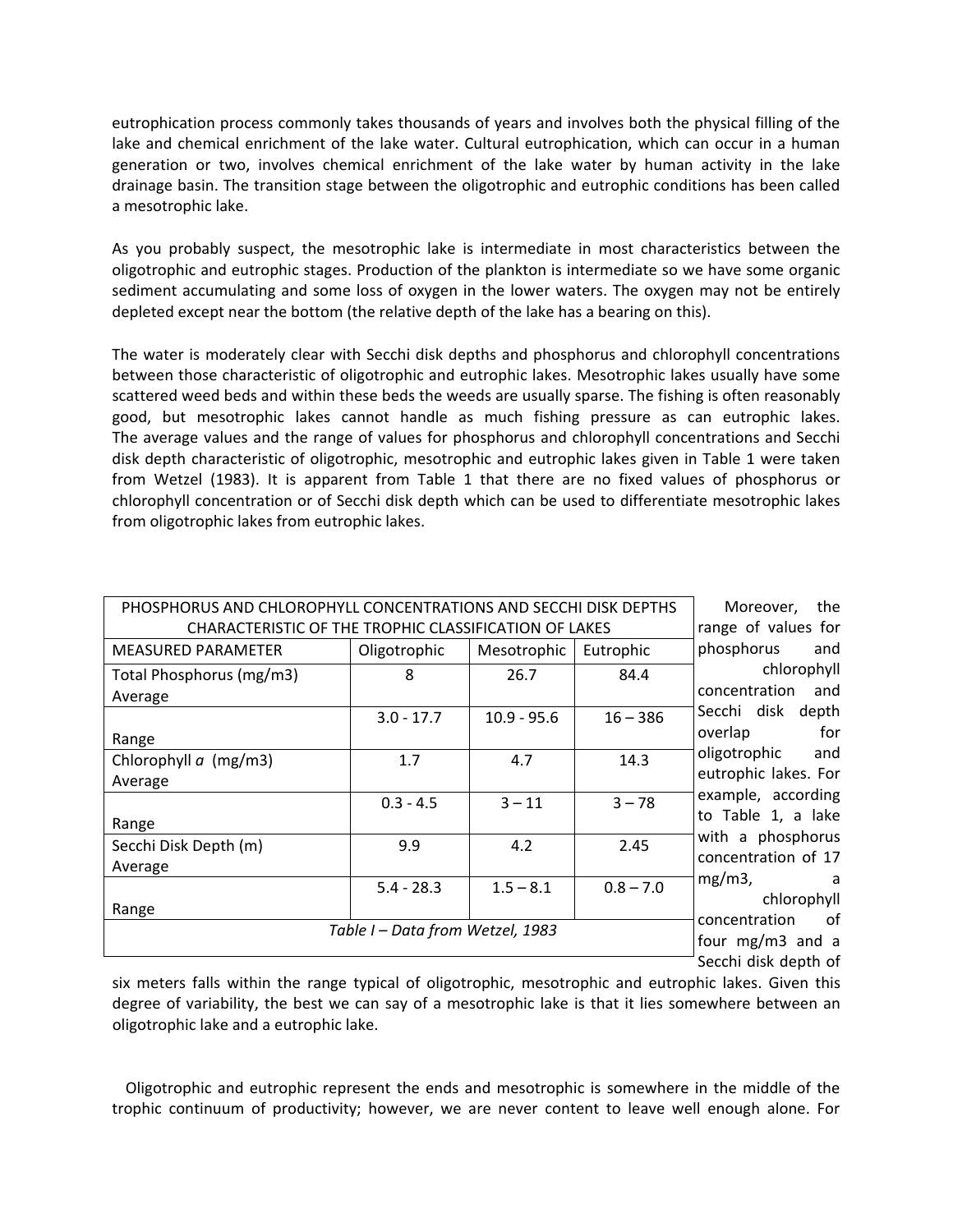instance, as the eutrophic lakes continue to age and accumulate nutrients and sediments, some characteristics reach extremes and the lakes become really bad (as we humans perceive them). So we reach into our bag of modifiers, extend our continuum and say that these lakes are hypereutrophic. Such lakes are often relatively shallow lakes with much accumulated organic sediment. They have extensive, dense weed beds and often accumulations of filamentous algae. Their water clarity is poor with Secchi disk depths usually less than 0.5 meter (about 1.6 feet). The phosphorus concentration is high, often above 100 mg/m3 and the chlorophyll may be over 50 mg/m3. Thus, the hypereutrophic lake represents the extreme ranges for the eutrophic lake shown in Table 1. The fish and other aquatic animals in these lakes are subject to extreme shifts in oxygen concentrations; sometimes very high and at other times very low, even depleted. These lakes are often subject to "winter kill" and even "summer kill" where the depletion of oxygen results in an extensive kill of fish and sometimes other organisms. Needless to say, these are not very desirable lakes for human enjoyment. Hypereutrophic lakes are that way because they have often been impacted by human activities. Such activities are those that add nutrients to the water entering the lake from the watershed. These activities include poorly located and poorly functioning septic systems, industrial effluents, urban runoff and some agricultural practices that fail to control nutrient runoff. Considering these causes, we find most of Michigan's hypereutrophic lakes in the southern one fourth of the state where most of the humans and their activities are located.

 Now let's mention additional situations that fail to fit into our continuum of the trophic classification. These are lakes where certain characteristics tend to fit into more than one category. Of particular note is the lake that is morphometrically oligotrophic. Morphometric refers to the shape of the lake basin and these lakes have conflicting characteristics. They are very deep lakes, having a large volume relative to their surface area. They have nutrient concentrations and plankton production in their surface waters that may be much like the eutrophic lake, yet they don't have the depletion of oxygen in their lower waters, and they usually don't have much in the way of weed beds. Their surface waters are often quite clear. So what is going on here? When these lakes mix in the spring and fall their waters become oxygenated (like the others); however, because they have such a relatively large volume of deep water, they have more oxygen available, more than the surface productivity can consume when it settles out during the growing season. Because the plankton does have this great depth for settling, the upper waters are often clear. Little silt accumulates in the shallow areas because wave action causes most of the organic debris to wash down the basin slope into this extensive depth. A good example of the morphometrically oligotrophic lake in Michigan is Higgins Lake. Higgins Lake is located very near Houghton Lake. They have adjoining and very similar watersheds and receive much the same nutrient runoff. Higgins Lake is very deep and Houghton Lake is relatively shallow. Houghton Lake exhibits many of the characteristics of a eutrophic lake while Higgins Lake, because of its depth, appears more like an oligotrophic lake.



 Another type of lake found in Michigan which does not fit the trophic continuum is the marl lake. Marl lakes are different in that they generally are very unproductive; yet they may have summer-time depletion of dissolved oxygen in the bottom waters and very shallow Secchi disk depths, particularly in the late spring and early summer. These lakes gain significant amounts of water from springs which enter at the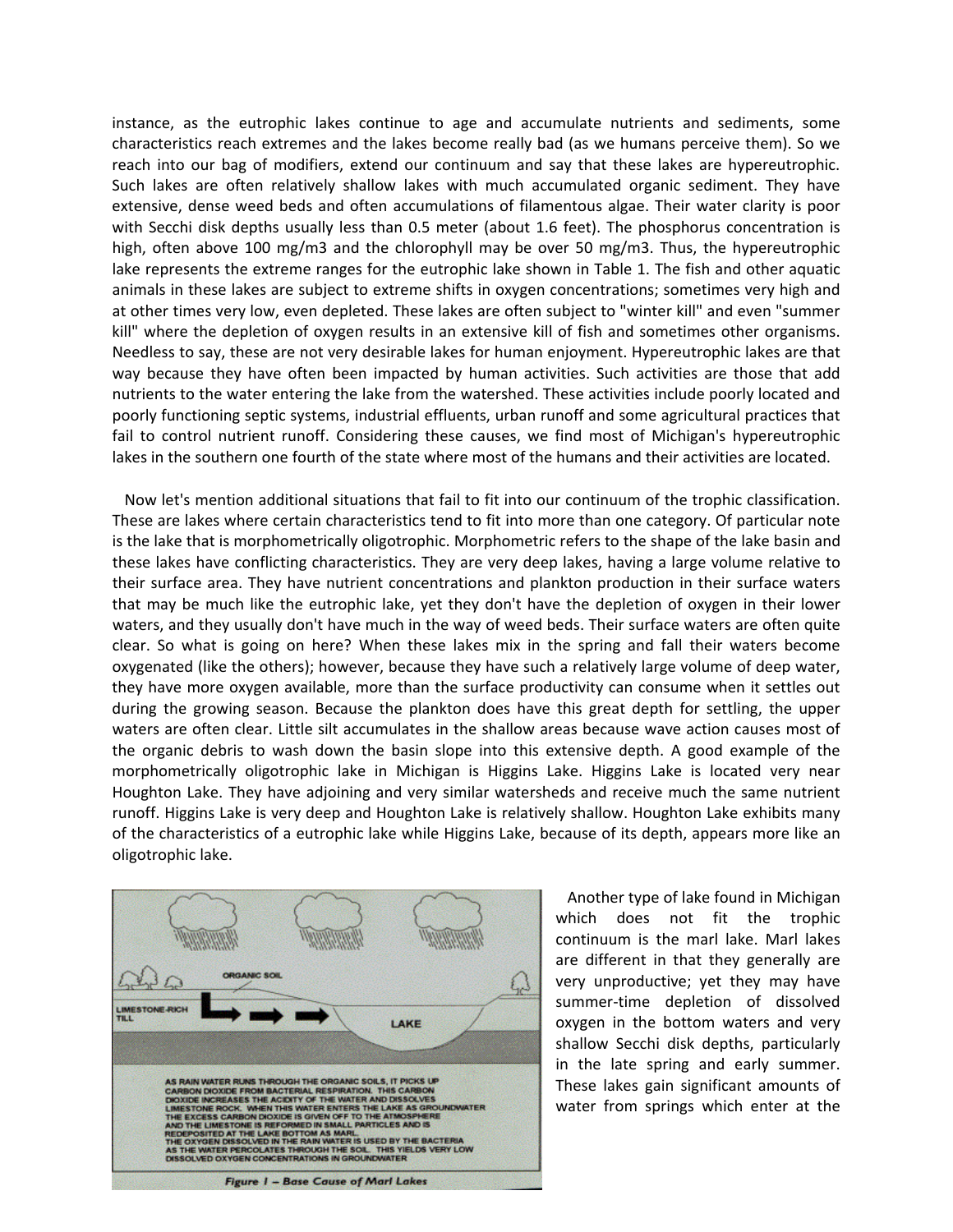bottom of the lake. When rainwater percolates through the surface soils of the drainage basin, the leaves, grass and other organic materials incorporated in these soils are attacked by bacteria. These bacteria extract the oxygen dissolved in the percolating rainwater and add carbon dioxide. The resulting concentrations of carbon dioxide can get quite high and when they interact with the water, carbonic acid is formed.

to appear turbid yielding a shallow Secchi disk depth. The low dissolved oxygen in the water entering from the springs produces low dissolved oxygen concentrations at the lake bottom. As this acid rich water percolates through the soils, it dissolves limestone. When such groundwater enters a lake through a spring, it contains very low concentrations of dissolved oxygen and is super‐ saturated with carbon dioxide. The limestone that was dissolved in the water reforms very small particles of solid limestone in the lake as the excess carbon dioxide is given off from the lake to the at‐ mosphere. These small particles of limestone are marl and, when formed in abundance, cause the water

very good fishing lakes, but they may give evidence of the shallow Secchi disk depths and low dissolved oxygen concentrations characteristic of a eutrophic lake. This process of marl formation is illustrated in Figure 1. Marl lakes are not very productive and are not

production and have sparse fish populations largely because of the acid conditions and have low nutrient concentrations. They are typified by the bog lakes of northern Michigan. Now for the last type we will mention in this article on the trophic concept of lake classification. This is the **dystrophic** lake. In our general scheme of the trophic concept we see the change from oligotrophic through eutrophic largely as a result of the production and accumulation of organic matter and in this scheme the organic matter is generated within the lake as a result of inorganic nutrients supplied largely from the watershed. The dystrophic lake develops from the accumulation of organic matter from outside of the lake. In this case the watershed is often forested and there is an input of organic acids (e.g. humic acids) from the breakdown of leaves and evergreen needles. There follows a rather complex series of events and processes resulting finally in a lake that is usually low in pH (acid) and often has moderately clear, but colored (yellow/brown) water. This acid and colored water results from the organic acids. These lakes are mostly calcium poor, either being in calcium poor areas or the organic acids depleting the available calcium or both. These lakes are usually small and often develop a thick surrounding of vegetation often containing Sphagnum moss. These lakes are poor in plankton

eutrophic lake to a SCUBA diver who prizes clear water. The trophic continuum is a useful generality, but it does not allow for explicit and exact subdivision of intermediate categories. It is apparent that the characteristics of the trophic continuum are somewhat elastic, that there are exceptions to these classifications and that varying interpretations may be employed. In truth, the category along the eutrophic continuum accepted by any individual is based largely on the use that person plans to make of the lake. The mesotrophic lake of someone who fishes may appear to be a

#### **Literature Cited**

Wetzel, R.G. 1983. *Limnology*. Philadelphia, W.B. Saunders Co., 767 pp.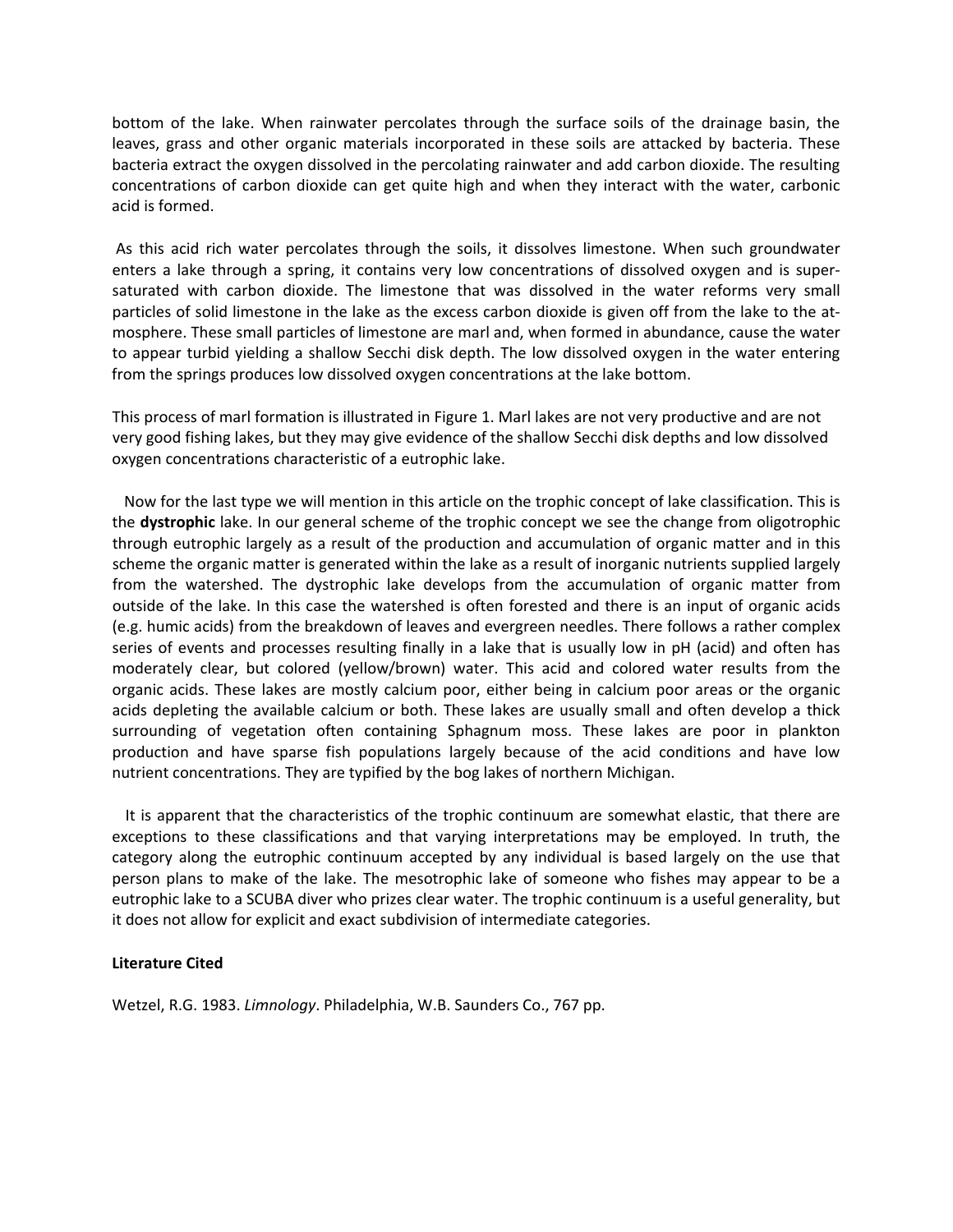## **LAKE CLASSIFICATION SYSTEMS (part 2) Dr. Niles Kevern, Dr. Darrell King, Dr. Robert King**

Lake Classification Based On Annual Circulation Patterns

Have you heard the term "Turn‐over of your lake" and wondered what it means? When and why does it happen? Are all lakes alike? What makes them differ?

In many lake basins the water has notable patterns of circulation. This circulation is mostly a vertical mixing of the water. It has been called an "over-turn" or "turn-over" of the lake. The circulation or mixing is usually wind driven and is facilitated when the lake has a uniform (or near uniform) temperature from top to bottom. Since we refer to these periods of water exchange as periods of mixing, limnologists have used the noun mixis and the adjective mictic in a classification system.

As we discussed in the previous article (Riparian February 1996) on lake classification schemes, lakes don't always behave in a consistent pattern. Because mixing is a function of temperature and wind, we have large annual variations that dictate when and if the water of a lake mixes. As we will see later, obstacles such as trees and hills also can interfere with the force of the wind that reaches the surface of a given lake. And, if that isn't enough, the area and depth of the lake can also be factors along with a few other things. So, as usual, we are using this classification system based on mixing to describe the general patterns that usually occur. Let's start with the basic terms Amixis, Holomixis and Meromixis. These cover the circulation patterns we are apt to encounter or hear about. They are defined as follows.

Amixis - a lack of mixing: some lakes never circulate. These amictic lakes are usually ice covered throughout the year. Well, they're not around here, you might say, and you are right, thankfully. These lakes are under the polar ice caps (at the North and South Poles of our globe) or high mountain lakes where the temperature is mostly below freezing. Since these are not our usual lakes, we won't say anymore about them.

Holomixis ‐ Entire mixing ‐ a more typical lake situation where the winds mix the "whole" lake once or more annually. We will discuss this category in much more detail since it includes most of the lakes we know.

Meromixis ‐ partial or incomplete mixing ‐ some lakes have one or more periods of annual mixing, but only part of the lake is involved for some notable reasons. There are some of these lakes around so we'll discuss the meromictic lakes later.

#### **Water ‐ An Amazing Substance**

Before we discuss this lake mixing business we should talk about how lakes are mixed. First we need to know something about the temperature and density relationship of water. Water is really an amazing substance. It is a rare substance where the solid state is lighter than the liquid state, but it is true for water. Ice floats, luckily for us. As can be seen in the figure, water is most dense (heaviest) at a temperature of 4C or about 39F. So, if we start with ice at 0C, we have a lattice type of structure that is lighter and less dense than water, and the ice floats. When we heat the ice, like the sun does as spring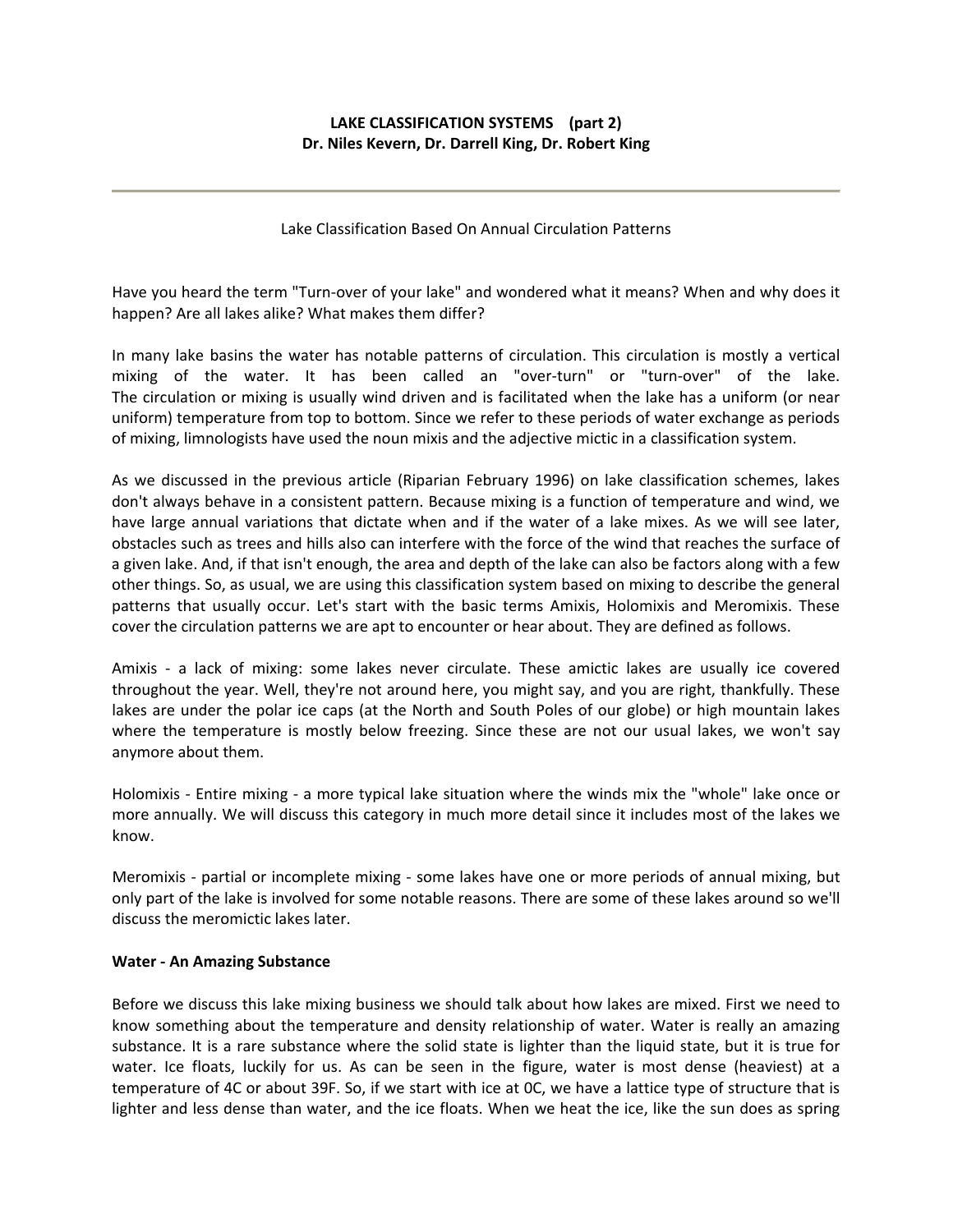approaches, it melts, first to water at 0C. This really takes a lot of heat energy. The water is more dense than the ice and it continues to absorb heat and to get warmer. As it gets warmer it gets heavier until it reaches its maximum density at 4C. With additional warming above 4C water becomes lighter (less dense) in the manner illustrated in the figure. At 4C, under normal pressure, water reaches its greatest density. In the winter, under the ice, the water commonly has a temperature that increases with depth, from 0C just under the ice to 4C, at the bottom of the lake. This increase to water's greatest density at 4C occurs within a meter of two of depth (3‐5 feet), and then the water temperature stays much the same to the bottom. This is true for most of our inland lakes. In the spring, the surface water warms until it reaches its maximum density of 4C and the entire lake is about the same temperature (about 4C) -and density- from top to bottom. When it reaches that time of uniform density, there is no density resistance to mixing. Think about the density difference of oil floating on water. You can blow on it and even tilt the container back and forth and the oil and water doesn't mix much ‐ because of the difference in their densities, but a container of water mixes easily. When we eventually reach the uniform density stage in the spring in a lake, there is no density resistance to mixing of the water by the wind. Remember, we usually get some good wind in the spring ‐ that's when we fly kites. The force of the wind mixes the water of the lake. Once uniform density is reached, strong winds can mix the lake from top to bottom in most of our lakes, unless they are unusually deep. This period of mixing is often call the "over-turn" and it is an interesting phenomenon. Nutrients from the lower water are brought to the surface and oxygen from the surface is mixed to the lower depths. After the overturn, for a week or two, we have uniform temperature, oxygen, nutrients etc. from top to bottom. If we wish to take a measure of the spring phosphorus concentration of a lake, it is imperative that we wait until the lake mixes after it reaches a constant temperature from top to bottom. It is better to be a week late in collecting water for phosphorus determination than a day too early. During this mixing period the water will warm and may reach a temperature of 5‐7C.

Back to the unique character of water. As water warms above 4C, it becomes less dense again. Remember, water is most dense at 4C, and at temperatures either above or below it becomes less dense. So as the sun continues to warm the surface of the water and the winds begin to lessen in intensity, most of heat is absorbed in the first few centimeters, the surface water temperature increases and becomes lighter (less dense) and "floats" on the more dense water below. This heating of the surface water continues and eventually forms an upper layer of warm water. It acts as a layer of insulation, absorbing the heat from the sun and preventing the lower water from getting any heat. This upper layer is eventually warmed and mixed to a depth of about 5‐6 meters (15 to 20 feet). We call this layer of water the epilimnion (epi - on top, limnion - layer). Below the epilimnion, the temperature of the water drops rapidly for about 2 meters (6‐7 feet) and then remains about the same to the bottom. So we have a bottom layer of water that is cold, usually about 4‐7C, and a middle transition layer. Remember, the upper layer has been warmed to a temperature of 25‐30C (depending on how warm the summer happens to be or where our lake happens to be). By early summer, our lake is layered - or stratified. Our epilimnion 5‐6 meters deep, is warm (25‐30C) and much less dense than the lower waters.

Our middle layer is called the metalimnion (meta ‐ middle, limnion ‐ layer) and it is about two meters thick with rapidly decreasing temperature and increasing density. The epilimnion continues to mix when we get strong winds in the summer, but, the increase in water density in the metalimnion prevents this summer mixing from going any lower. Below the metalimnion we have the cold, much more dense hypolimnion (hypo - below, limnio - layer).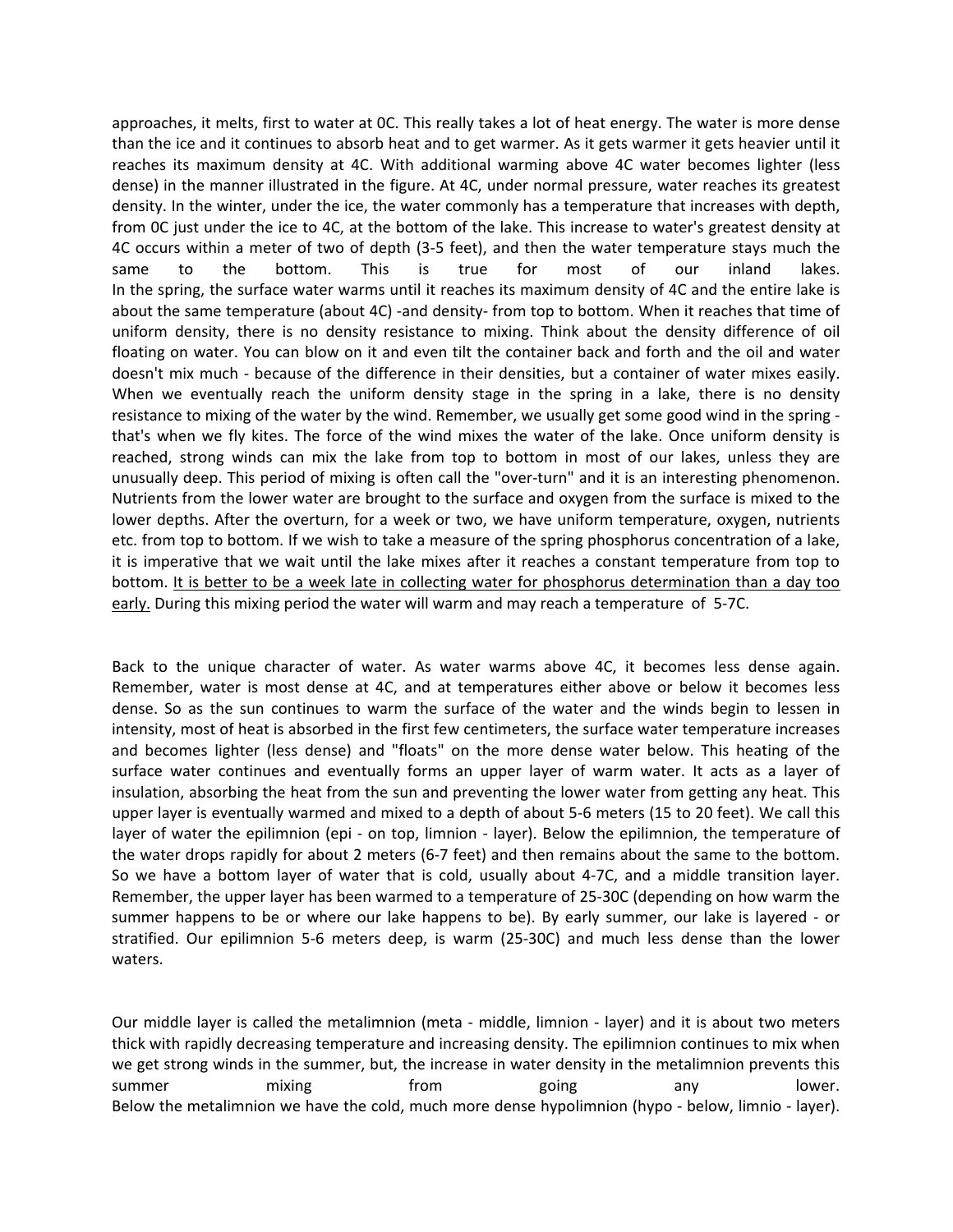In a deep lake, the hypolimnion can be a very large volume, a large percent of the lake, and the reverse is true in a shallow lake. Given a top layer of 5‐6 meters and a middle layer of 2‐3 meters, if our lake is only 6 meters deep (about 19‐20 feet) we would not have any middle or bottom layer. Thus, some of our shallow lakes can mix entirely during the summer whenever we get strong winds. These lakes behave quite differently from those lakes that are stratified into three layers. But, we're off here of a bit on a tangent. We need to get back to this classification based on mixing. So, when the water is uniform temperature ( and thus density) from top to bottom and we add wind, we usually get mixing. Lets look at holomictic lakes, those lakes that mix entirely at least during one period a year.

We have four types of holomictic lakes

- 1. Oligomictic lakes. These lakes are usually located in the tropics and have poor (oligo) mixing. The mixing is irregular, or sporadic and usually of short duration. These lakes are usually warm throughout, but the surface waters are even warmer, creating some stratification. Only occasional, and maybe rare, cooling of the surface waters allow any chance of mixing.
- 2. Polymictic lakes. Poly means many and the lakes have many mixing periods even to the extent that they are mixed nearly continuously throughout the year. These lakes are often small, shallow and in tropical or at least warmer climates or at higher altitudes. The temperature changes are often influenced more by cooling of the surface at night and warming during the day rather than by distinctive seasonal changes. In some of these lakes circulation occurs mostly at night by convection currents rather than by the wind. We'll talk a little more about convection currents later.
- 3. Monomictic lakes Mono means one, so these lakes have one regular period of mixing during the year. To complicate the situation, conditions that allow mixing in monomictic lakes can occur either under cold or warm climates. So we have cold monomixis and warm monomixis. The cold monomixis lakes are usually near the polar areas. They freeze over during the long winter months and are ice-free during the summer. However, the summer temperatures never are warm enough to heat the water much above 4C. So these lakes could mix often during a relatively short summer. In some years they may not be ice-free and then would be amictic for that year. Warm monomictic lakes are usually those sub‐tropical lakes that have a long summer and a short winter. They are stratified most of the year and then for a short period in the winter the stratification breaks down and the lakes can mix. When the Great Lakes don't freeze over, they commonly mix throughout the winter and have only one extended mixing period from Fall to Spring and can be classified as warm monomictic lakes.
- 4. Dimictic lakes. Di means two. Finally we come to our average temperate zone lake that is the type we have (mostly) here in Michigan. These lakes normally have two periods of mixing, one in the spring and one in the fall. We have already discussed how the dimictic lake warms in the spring until the entire water mass is uniform both in temperature and density; and how summer stratification develops. Now we can discuss how the summer stratification breaks down and the fall overturn occurs. As summer wanes in September (in Michigan) we begin to have cooler nights (and shorter days) and less solar heating during the day. The surface water of the lake cools and becomes more dense (heavier) than the warmer water below. Thus, the surface water sinks. The sinking of more dense water develops slight vertical currents that we call convection currents. This process continues, the days and nights get cooler, and the surface water continues cooling and sinking. In September and October when night air is cooler than the lake water we often see morning fog over the lake. The warmer surface water is evaporating into the cool air and condensing, forming the fog. This process continues until the lake once again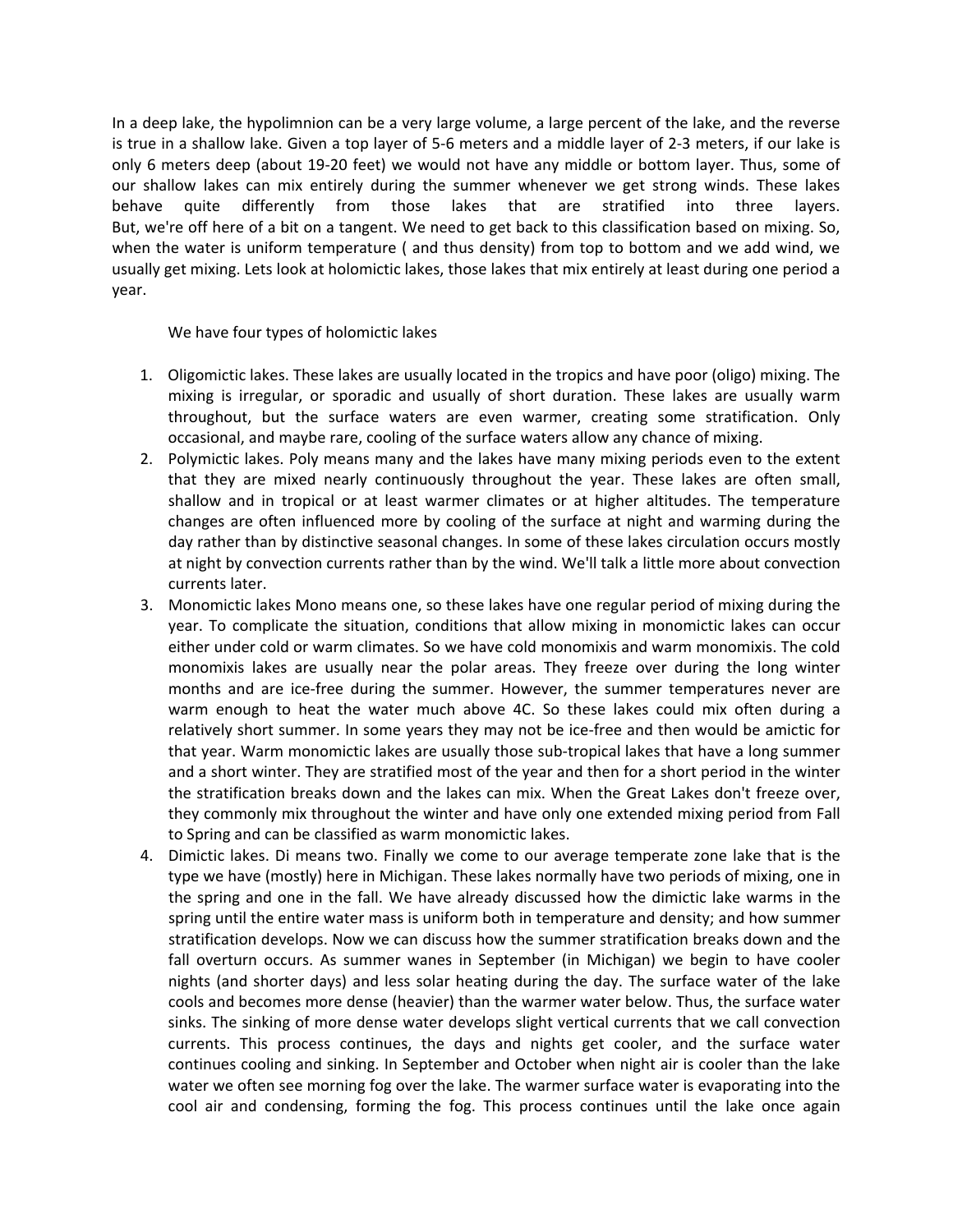reaches the same temperature and density from surface to bottom. We have already had some mixing by the convection currents. While the lake can turn over in the Fall without wind, strong winds can accelerate this mixing of the water. This Fall "overturn", which usually happens in Michigan in October, re‐mixes dissolved oxygen and nutrients throughout the lake. As the daily temperatures continue to cool below 4C, we eventually reach freezing, usually at night, and we awaken one morning to find a skim of ice over the shallower parts of the lake. Finally, the skim of ice covers the lake and any further mixing is stopped and we enter the winter stagnation period.

5.

So the typical dimictic lake has two periods of mixing each year under normal conditions. Let's talk about those situations when the conditions aren't normal or typical. We mentioned earlier about the shallow lakes less than 6‐7 meters (about 20 feet) deep that don't stratify very well and thus might mix anytime during the summer when there are strong winds. There are also times when there is not enough wind to force the overturn. thus, it is possible to have a spring, or time, when the water density is uniform from top to bottom, but there is no overturn because there is no wind. And we can have all degrees of climate conditions from no wind to very strong wind. Mild or moderate winds can cause incomplete or partial overturns. Consider a very deep lake, especially with a relatively small surface area. The force of the wind doesn't have much distance to work on and the deep water needs more force to drive currents all the way to the bottom. So, only the upper waters are mixed. Likewise, some of our lakes have steep shorelines with the surface of the water being sheltered by the land and/or by tall trees. These barriers prevent the winds from exerting their full force on the surface of the water, especially when the high land or trees are on the windward side of the lake. The result can be no overturn or a partial mixing. So this classification is like most others and is generally, but not always, accurate. There is another factor that can cause density differences in water besides temperature differences, and that leads to our final category.

6. Meromixus lakes. Meromictic lakes in our area would probably be typical dimictic lakes; however, their periods of mixing usually are incomplete. These lakes, over time, have developed a deep layer of water that has a much greater amount of material in solution than does the upper waters. These solutes, substances in solution, cause these lower waters to have a greater density that resists mixing the same as density differences caused by temperature. Thus when temperature of the water is uniform from top to bottom, we still have a density gradient that limits the normal mixing only to the depth where the currents encounter this dense lower layer. The concentration of substances in the lower depths accumulate usually over an extended time. The meromictic situation usually develops in deeper waters. This allows the substances that settle or precipitate to the bottom annually to accumulate along with substances that come into solution from the bottom due to bacterial breakdown of organic debris. Thus, this layer of increased density due to substances in solution becomes thicker over the years, eventually occupying a significant volume of the deep waters of the lake. There are not a lot of meromictic lakes in Michigan, but perhaps there are a few more than we realize. A common cause of meromixis in Michigan is associated with the runoff of road salt. There are not enough lake surveys to allow us to have a good idea of the number or percentage of our lakes that may be meromictic.